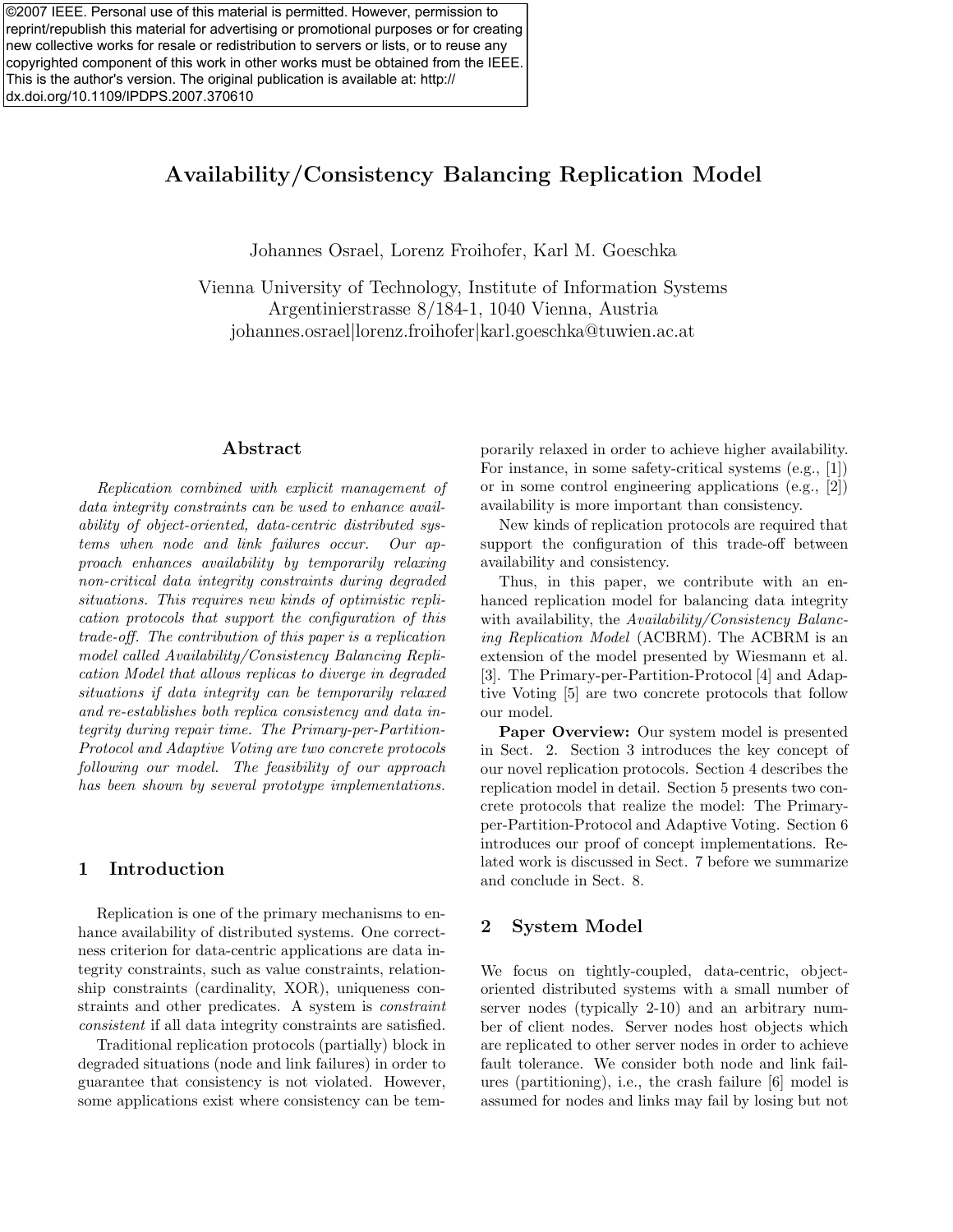duplicating or corrupting messages.

We assume a partially synchronous system, where clocks are not synchronized, but message time is bound. A group membership service is assumed in our system, which provides a single view of the nodes within a partition, i.e., it is used to detect node and link failures. Furthermore, we assume the presence of a group communication service which provides multicast to groups with configurable delivery and ordering guarantees.

We assume the correctness of the system is expressed in the form of application-specific data integrity constraints, which are defined upon objects that encapsulate application data (e.g., Entity Beans in Enterprise Java Beans terminology). These objects do not contain business logic and typically correspond to a row in a table of a relational database. We assume that read and write operations on such objects can be distinguished.

**Data integrity constraints:** Not all constraints of an application are of equal importance [7]. Some have to be satisfied at any point in time while others might be relaxed temporarily when failures occur:

*Non-tradeable constraints* must never be violated. Thus they cannot be traded for higher availability during degradation. *Tradeable constraints* can be temporarily relaxed during degraded situations.

*Intra-object* constraints can be evaluated on a single (logical) object, e.g. *object.attribute < constant*. *Inter-object* constraints need access to two or more objects, e.g. *object*1*.attr*1 *< object*2*.attr*2.

*Critical operations* affect at least one non-tradeable constraint while *non-critical* operations affect only tradeable constraints.

## **3 Key Concept**

Traditional replication protocols (partially) block in degraded situations, e.g., if the primary is not reachable in a passive replication scheme or a quorum of replicas cannot be acquired in case of quorum consensus protocols. However, as discussed in section 1, some systems do not require strict data integrity at all times, i.e., constraint consistency can be temporarily relaxed during degraded situations.

Thus, our key idea is to enhance availability of traditional replication protocols by allowing non-critical operations in degraded situations in *all* partitions, even if replicas might diverge and data integrity constraints are possibly violated (threatened). Different *reconciliation policies* are required to re-establish replica and constraint consistency after nodes rejoin.

Our new replication protocols distinguish three modes of operation: normal mode, degraded mode, and reconciliation mode. The current mode of the replication protocol depends on the system state, as it is locally perceived by each node (see Fig. 1).

Our replication protocols are in the *normal mode* when all nodes are reachable and all constraints are satisfied, i.e., no partitions are present and all repair activities (reconciliation) are finished.

The protocols switch into the *degraded mode* when not all nodes are reachable. Since node and link failures cannot be distinguished [8], node failures are treated as network partitions until repair time.

The protocols enter *reconciliation mode* when two or more partitions rejoin. The objective of reconciliation is to re-establish replica and constraint consistency of the system. System-wide consistency can only be reestablished if all nodes are reachable. Thus, if partitions rejoin but the merged partition does not contain all nodes, either constraint consistency is re-established within the partition or constraint consistency is ignored and only replica consistency is re-established.



**Figure 1. System states and protocol modes**

## **4 Availability/Consistency Balancing Replication Model**

Our contribution is a replication model called *Availability/Consistency Balancing Replication Model (ACBRM)* that extends the functional model for replication protocols introduced by Wiesmann et al. [3] with respect to the trading of constraint consistency against availability.

In Wiesmann et al's model, replication protocols are described as a sequence of five generic phases:

- *•* Request (RE): The client submits an operation to one or more replicas.
- *•* Server coordination (SC): The replicas coordinate with each other to synchronize the execution of the operation (ordering of concurrent operations).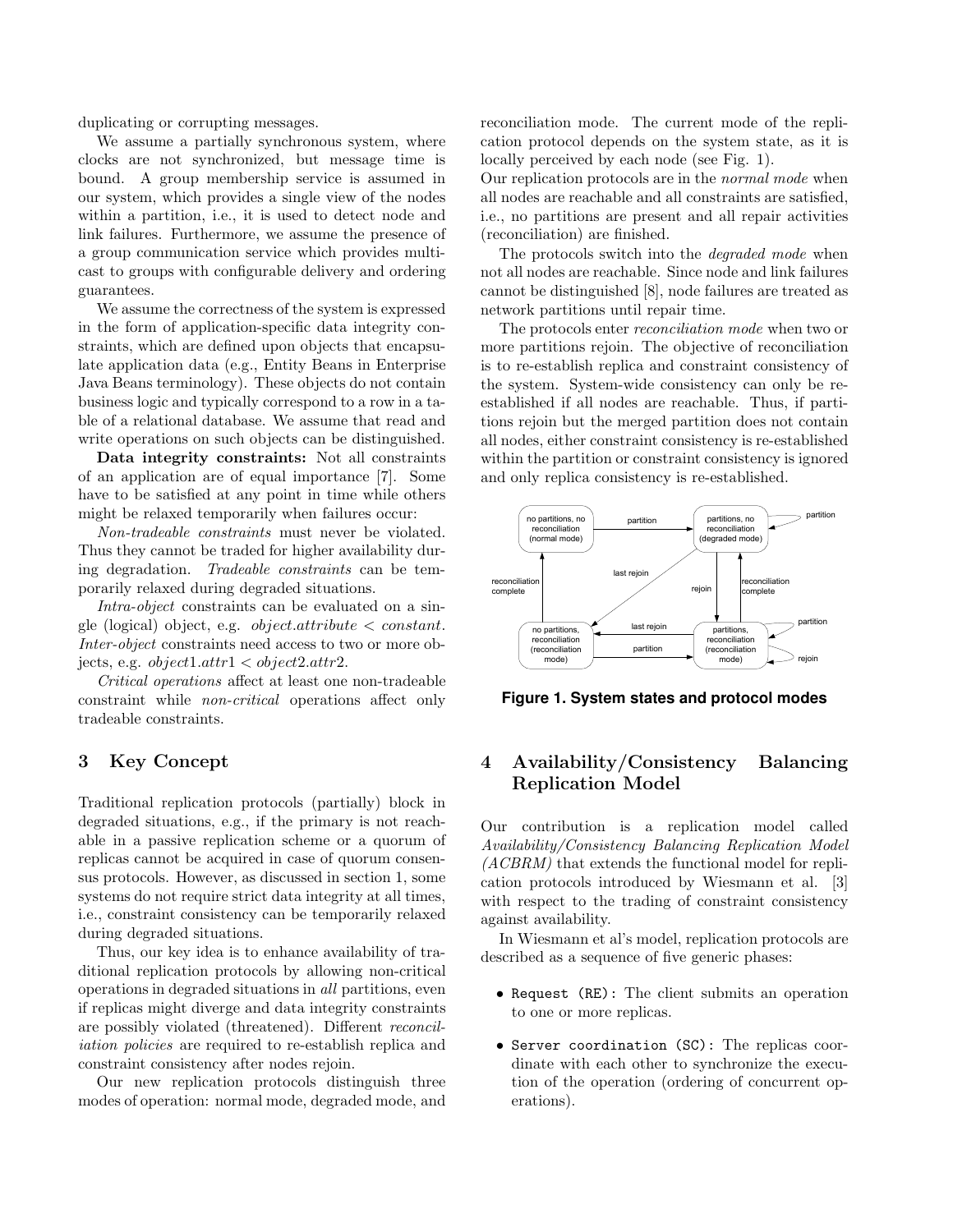- *•* Execution (EX): The operation is executed on the replicas.
- *•* Agreement coordination (AC): The replicas agree on the result of the execution (e.g., to guarantee atomicity).
- *•* Response (END): The outcome of the operation is transmitted back to the client.

Some of the replication techniques skip one or more phases, order them in another way, iterate over some, or merge some of the phases.

We extend the model of Wiesmann et al. by introducing new phases that enable the balancing of data integrity with availability. The new phases are only required for non-critical operations except the constraint validation phase which is also required for critical operations. Beside this phase, critical operations are treated as in Wiesmann et al's model.

## **4.1 Normal Mode**

In normal mode, replication protocols for trading availability against consistency behave similar as traditional replication protocols, with the only extension that data integrity constraints are explicitly supported and validation of the constraints is triggered. Thus a new phase, called *constraint validation (CV)*, is required.

#### **4.1.1 Constraint Validation**

The constraint validation phase starts immediately after the *execution (EX)* phase of a write operation. Constraint validation is not performed in case of read operations.



#### **Figure 2. Protocol phases in normal mode for write operations**

The write operation is aborted — independent of the type of the constraint (tradeable or non-tradeable) if one of the constraints is not met since our protocols guarantee data integrity in the healthy system. The CV phase is identical for all our concrete protocols.

#### **4.2 Degraded Mode**

The key idea of our replication protocols is to allow non-critical operations in degraded situations in order to enhance availability, even if the consequence is that replicas might diverge and data integrity is threatened. Critical updates are treated as in normal mode.

Three new phases are introduced for the degraded mode of our protocols:

#### **4.2.1 Configuration Adjustment (CA)**

Replication protocols are configured with respect to various system parameters as the number of nodes, read to write ratio, load, etc. For example, in a quorum consensus scheme, the read and write quorums need to be configured. In a primary-backup approach, the roles (primary vs. backup) of the replicas have to be defined. Some replication protocols require reconfiguration in response to failures in order to provide fault tolerance, e.g., a new primary needs to be elected if the original primary crashes. In other protocols, as static quorum schemes, no intervention is necessary when failures occur, i.e., failures are masked.

Our protocols allow non-critical operations in all partitions during degraded situations. Thus, we adapt the protocols in degraded situations: For instance, in case of our Primary-per-Partition-Protocol (see section 5.1) we elect a temporary primary in each partition for objects that are only affected by tradeable constraints. Configuration adjustment is partitioninternal and must be based on partition-specific parameters as the number of replicas or the roles of the replicas residing in the partition.

#### **4.2.2 Constraint Validation (CV)**

For critical operations, constraint validation is performed as in normal mode. However, for non-critical operations, which are allowed in different partitions, constraint validation has limited significance: A tradeable constraint that is satisfied based on the objects in the current partition might be violated retrospectively if one of the involved objects is changed in another partition. Thus, it can be configured whether or not constraint consistency within the partition shall be enforced. In the latter case, tradeable constraints do not have to be validated in degraded mode but are marked (in the reconciliation preparation phase) for validation at reconciliation time.

#### **4.2.3 Reconciliation Preparation (RP)**

In order to allow maximum flexibility for reconciliation when nodes rejoin, the replication protocol needs to log information about non-critical updates during degraded mode. In principle, either operations or states can be logged. Furthermore, depending on the reconciliation strategy, it is required to log either all, some,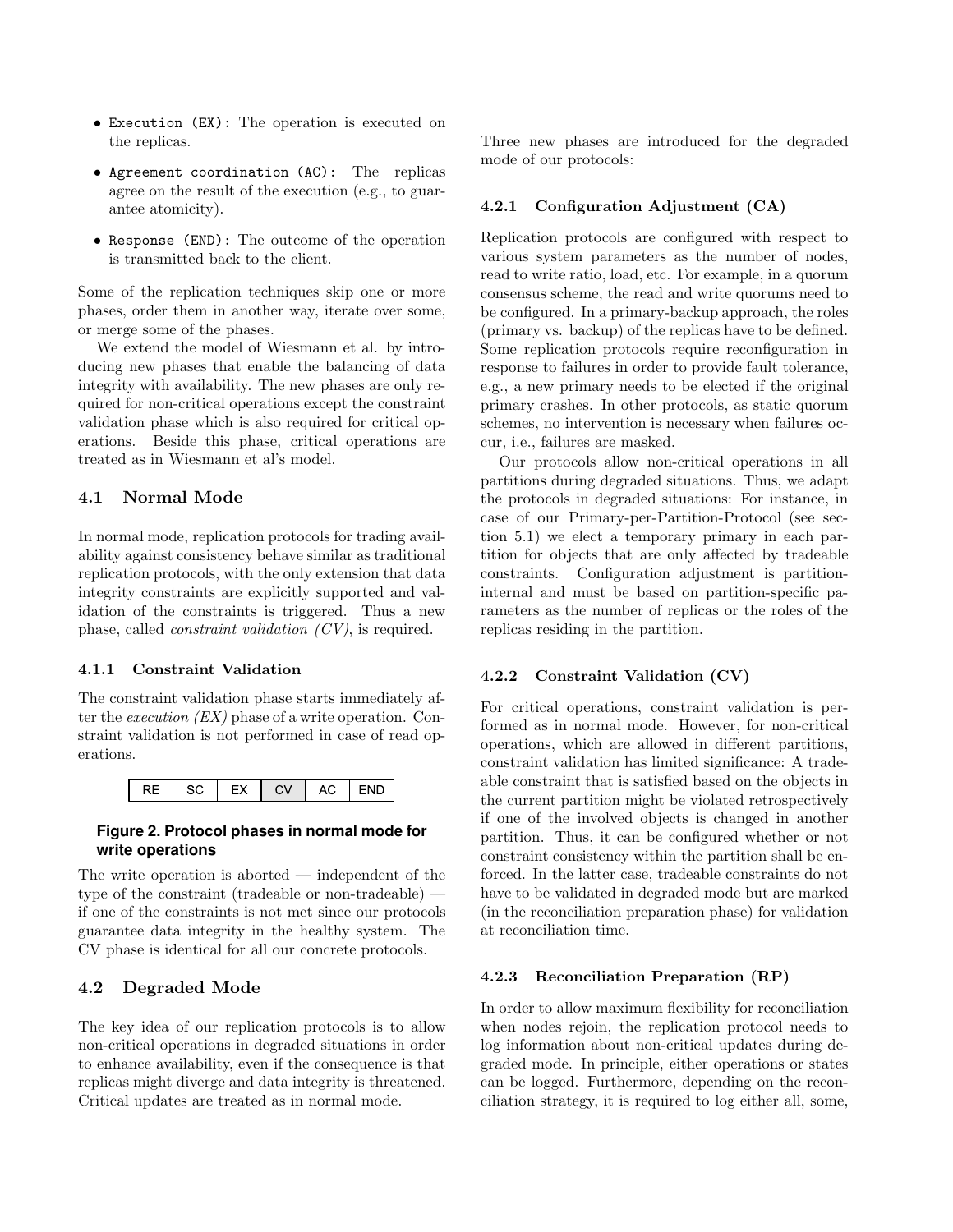or none of the operations and/or states. Logging everything (*full history*) offers all options during reconciliation but is the most resource-consuming approach. Keeping a *partial history* is a compromise between resource consumption and reconciliation flexibility and the third, *no history*, approach limits reconciliation to roll-forward or compensation actions that do not require a history of tentative operations/states.

Furthermore, the tradeable constraints affected by updates during degraded situations are marked for reevaluation at reconciliation time.

Read operations do not require this phase: Readwrite conflicts can be ignored during reconciliation since the application is aware that non-critical read operations performed during degraded situations return possibly stale objects.

Figure 3 depicts the sequence of the protocol phases in degraded mode for non-critical write operations. The configuration adjustment is the first phase and is triggered by the group membership service when the number of replicas in the current partition changes. However, not all changes require reconfiguration. For instance, this phase can be skipped in case of our primary-backup scheme if the original primary is still in the partition. If constraint consistency shall be enforced within the partition, constraint validation is performed immediately after the write operation is executed. Preparation for reconciliation starts afterwards.

### **Figure 3. Protocol phases in degraded mode for non-critical write operations**

## **4.3 Reconciliation Mode**

Reconciliation mode starts after the new group view is established because of (partial) partition re-unification. The overall goal of reconciliation is to re-establish constraint consistency which implies re-establishment of replica consistency. Full consistency (i.e., systemwide) can only be re-established if all nodes are available (full constraint consistency re-establishment). If this is not the case, we consider two options: Either constraint (and thus also replica) consistency is re-established within the partition (partial constraint consistency re-establishment) or only replica consistency is re-established (partial replica consistency reestablishment). Our concrete replication protocols that follow the ACBRM allow to plug-in different reconciliation policies.

## **4.3.1 Full/Partial Replica Consistency Reestablishment (RCR)**

If updates have occurred in only one partition, the updates of this partition are applied on a certain number of replicas (depending on the concrete protocol) in the merged partition.

**Replica conflict detection:** Replica conflicts caused by updates in different partitions — can be detected based on syntactic and/or semantic information. Syntactic approaches use information about when, where, and by whom operations have been submitted. Examples for syntactic techniques are version vectors [9], time-stamps [10], or precedence graphs [11]. Semantic techniques [12] exploit properties such as commutativity of idempotency of operations. Our replication protocols use only syntactic information (version numbers) for detection of replica conflicts since syntactic approaches provide better scalability than semantic ones. Thus, conflicts are detected by comparing the version histories of the partitions. How the version histories are generated depends on the concrete protocol.

**Replica conflict resolution:** If conflicts have been detected, one of the conflicting updates is chosen and the other updates are replayed or rolled back. Selection criteria are the number of updates, number of nodes in the partition, etc. Alternatively, a completely new or a default version can be installed to solve the conflict.

Constraint consistency re-establishment can only be performed if replica consistency is re-established beforehand. One option is to completely decouple replica and constraint consistency re-establishment to reduce complexity. Another option is to combine both phases: For instance, another selection criterion for replica conflicts is whether or not data integrity is satisfied by choosing one or the other version. If none of the replicas satisfies the constraints, one can be chosen according to the previously mentioned policies.

### **4.3.2 Full/Partial Constraint Consistency Reestablishment (CCR)**

If at least one constraint is violated after reestablishment of replica consistency, the following policies can be distinguished to re-establish constraint consistency:

**Re-schedule and replay:** One option is to replay all tentative operations based on the last (replica and constraint) consistent state in a schedule that accepts as many operations as possible, under the conditions that both ordering and data integrity constraints are satisfied. This approach requires logging of all operations during degradation and suffers from scalability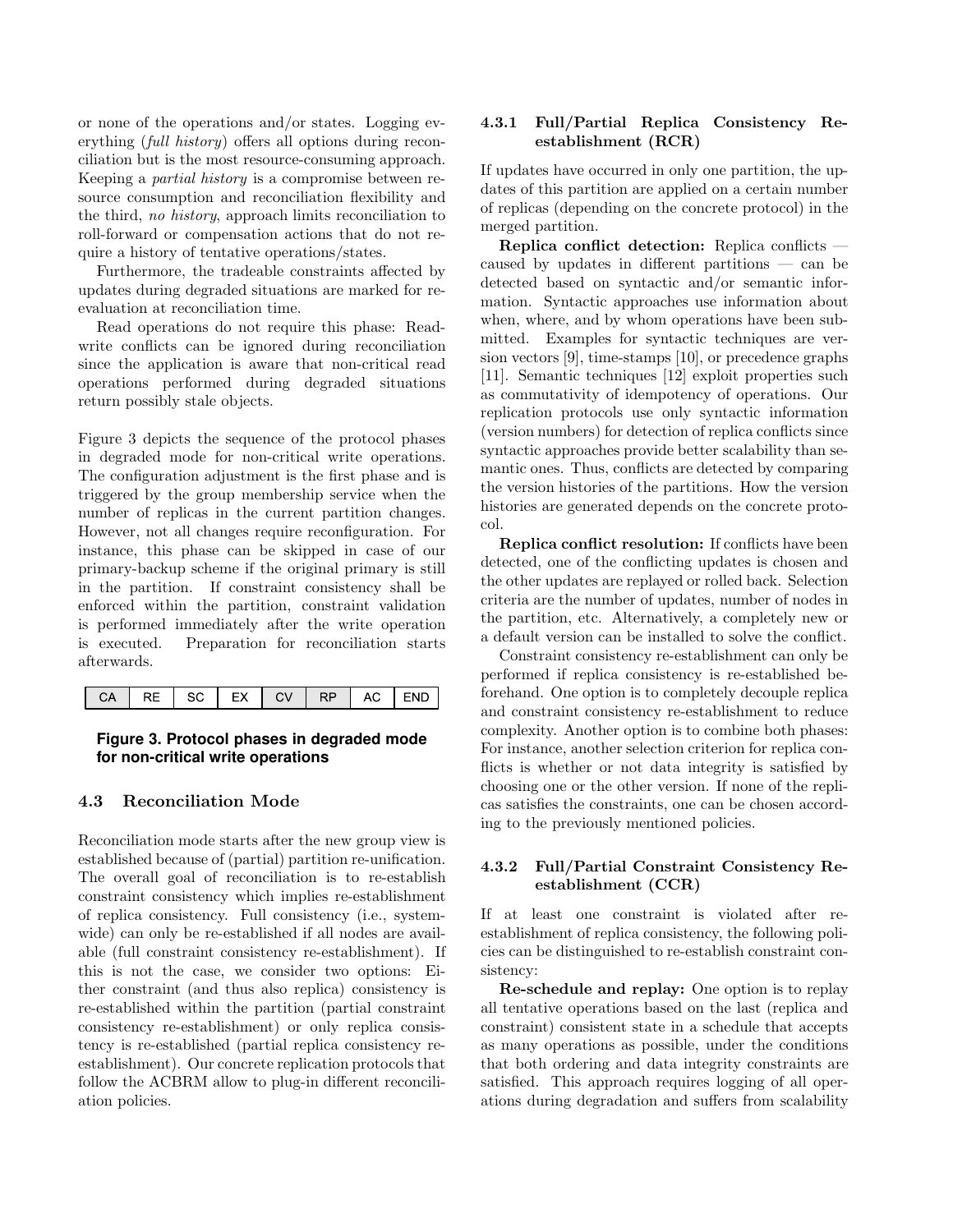problems.

**Stepwise rollback:** Another option is to stepwise revert objects affected by the violated constraint to previous versions till the constraint is satisfied. In the worst case, all operations are undone. This approach requires logging of all tentative states in degraded mode (i.e., full history approach).

**Compensation actions:** In order to avoid timeconsuming rollbacks or replays, application-specific compensation actions can be defined for some applications. For instance, a simple compensation action is to choose a default or completely new (agreed) version in case of a conflict. This approach is even possible if no history is maintained.

The chosen version that satisfies the constraints is applied at a certain number of objects (depending on the concrete protocol) in the merged partition. If constraint consistency is re-established system-wide, the version histories are cleaned and constraint re-evaluation flags are set to false.

#### **4.3.3 Configuration Adjustment (CA)**

The configuration of our replication protocols is re-adjusted depending on the new situation after consistency is (partially) re-established. For instance, in our primary-backup scheme one of the two (temporary) primaries of the merged partition needs to be demoted to a secondary replica. In case of our adaptive voting protocol, the quorum sizes are adapted to the size of the partition.

Figure 4 depicts the sequence of the protocol phases in reconciliation mode. Replica consistency re-establishment is followed by constraint consistency re-establishment or might even be combined. Finally, the configuration of the protocol is adjusted (CA phase).



**Figure 4. Protocol phases in reconciliation mode**

## **4.4 Dependencies between Degraded and Reconciliation Mode**

The number of reconciliation options depends on the reconciliation preparation phase as depicted in Fig. 5. Vice versa, reconciliation mode retrospectively influences the replication behavior in degraded mode. In case of the "reschedule/replay" and the "compensation actions" reconciliation approaches, the protocol behavior in degraded mode can be overwritten. For instance, it is even possible to retrospectively switch from a primary-backup based scheme to a voting algorithm. By applying a "stepwise rollback" reconciliation strategy, the effects of the degraded mode cannot be changed, though (partly) revoked.



**Figure 5. Dependencies between degraded and reconciliation mode**

## **5 Concrete Protocol Examples**

In this section we present two concrete replication protocols that realize our availability/consistency balancing replication model. One is based on the primarybackup approach while the other one builds upon quorum consensus. In principle, other protocols as coordinator-cohort [13] or active replication [14] can be adapted in a similar way.

## **5.1 Primary-per-Partition-Protocol**

In contrast to the traditional primary partition approach [15], which allows only one partition to continue, a temporary primary is chosen if the original primary of an object (that is only affected by tradeable constraints) is not available in a partition. Hence we call it the *Primary-per-Partition-Protocol* (P4) [4].

**Normal mode:** Clients send their requests to the primary replica which executes the request, validates the constraints, and propagates the updates to the backups if the constraints are met. We use synchronous (eager) update propagation, i.e., a response is sent to the client after the replicas are updated.

**Degraded mode:** The P4 re-configures (CA phase) once failures are detected and the primary is not in the current partition, i.e., a new temporary primary is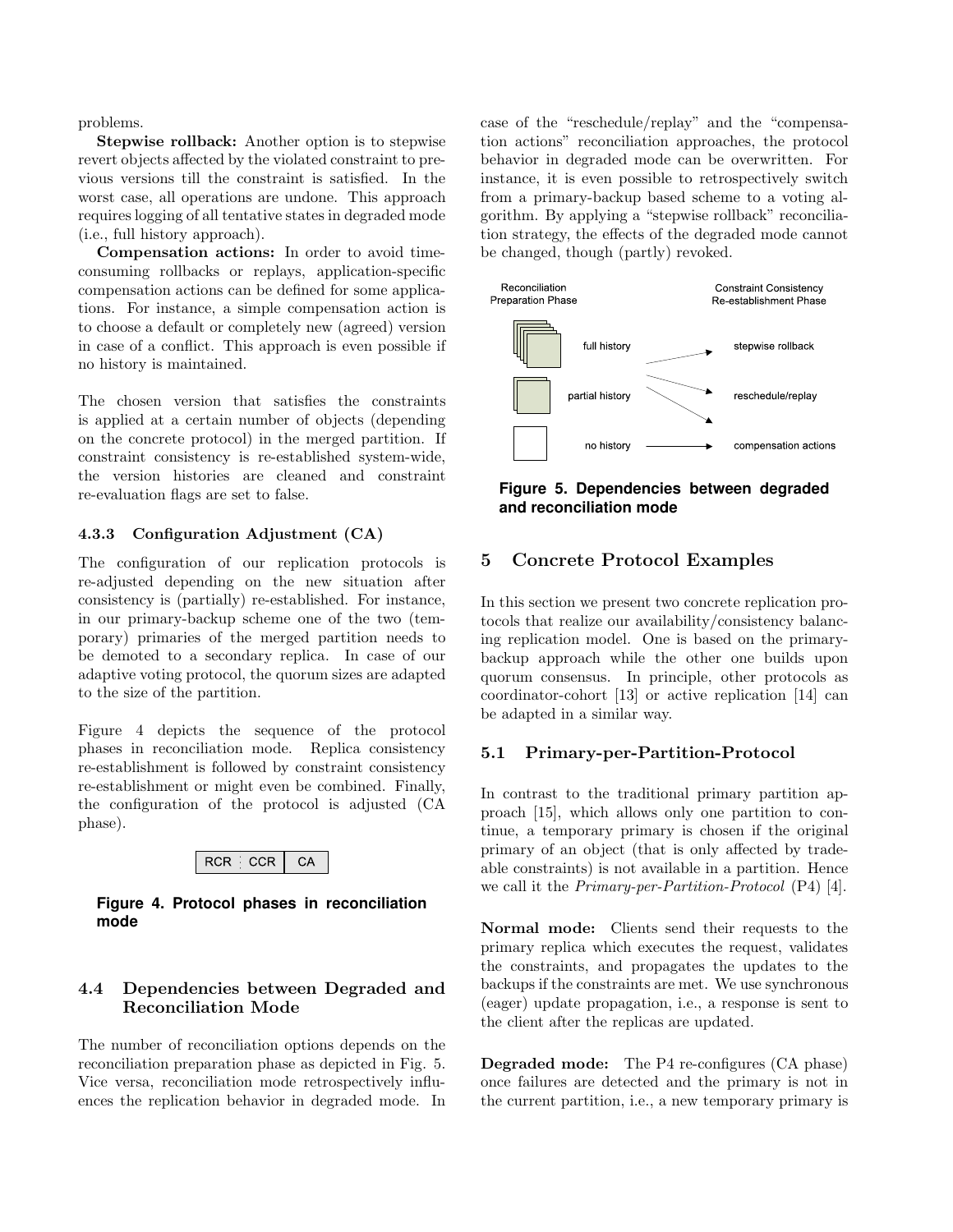elected for objects that are only affected by tradeable constraints. The tentative states are logged in the RP phase.

**Reconciliation mode:** Conflicts between concurrent updates in different partitions which are merged can be easily detected by comparing the version histories of the two temporary primaries (RCR phase). The P4 allows to plug-in different reconciliation protocols  $(e.g. [16]).$ 

## **5.2 Adaptive Voting Protocol**

We enhance availability of traditional voting by allowing non-critical operations even if no quorums exist, i.e., operations are allowed that may violate tradeable constraints but do not affect non-tradeable constraints. Thus our adaptation of quorum consensus for balancing data integrity with availability is called *Adaptive Voting* (AV) [5].

**Normal mode:** In normal mode, AV behaves as the traditional voting protocol with the enhancement that invariant constraints are checked in case of write operations: Write operations are performed on a write quorum WQ of replicas and read operations on a read quorum RQ. The quorum conditions  $RQ + WQ > N$  and  $WQ > \frac{N}{2}$  must be met in order to prevent write-write and read-write conflicts. *N* is the number of nodes in the system, i.e., we assume all nodes have the same number of votes. Each node hosts a replica of an object.

**Degraded mode:** AV allows non-critical operations even if the quorums of the healthy system cannot be acquired. However, within a partition, read-write and write-write conflicts shall be prevented and the tuning of read against write operations shall be supported. Thus, a quorum scheme adapted to the size of the partition is applied in the CA phase. The tentative states are logged in the RP phase.

**Reconciliation mode:** In contrast to the P4, no individual node contains the full version history of a partition<sup>1</sup> since updates are performed on a write quorum which is smaller or equal than the number of nodes in the partition. Thus, in order to detect conflicting updates (RCR phase), the version history needs to be calculated based on the (partial) version histories of the nodes. As the P4, the Adaptive Voting protocol allows to plug-in several reconciliation strategies. The

quorums are re-adjusted according to the size of the merged partition and the histories are cleaned up in the CA phase.

#### **6 Proof of concept implementations**

#### **6.1 Usage in Industrial Applications**

The platform-independent system architecture of the DeDiSys replication middleware, which is targeted to these adaptive replication protocols for balancing data integrity with availability, has been presented in [5]. The DeDiSys middleware has been implemented on three different platforms: EJB [2], CORBA [17], and .NET [18]. The Primary-per-Partition-Protocol (P4), which is one of the concrete protocols that follows the ACBRM, has been implemented on all of these platforms. The Adaptive Voting (AV) protocol has been implemented for the .NET-based prototype [19].

Detailed test and validation reports of the DeDiSys middleware (including the replications protocols) and three different industrial applications (ATS (Alarm Tracking System [1]), ACS (Advanced Control System [20]), and EPICS (Experimental Physics and Industrial Control System [2]) Directory Service) that build upon DeDiSys can be found in [1, 2, 20].

Since reconciliation time is one of the key factors for overall availability of replication protocols that follow the ACBRM (see [19] for an availability analysis of Adaptive Voting) we provide some results from our experiments in the next subsection.

## **6.2 Performance of Reconciliation**

The measurements were conducted on a 100MBit full duplex switched network with up to ten machines with similar strengths (1-3GHz, 1-3GB RAM, Windows Server 2003). Spread [21] has been used as group communication toolkit. For every experiment we performed three (independent) iterations of 1000 runs. In order to reduce the effects of just-in-time compilation (JIT), we performed 1000 runs before each iteration. The figure in this paper shows the average values over all iterations and runs.

We have evaluated the performance of Adaptive Voting using the following simple scenario: The state of an object  $a/b$  of class  $A/B$  is represented by an integer value *x*. Three constraints exist: C1: *a.x < constant*1, C2: *b.x < constant*1, C3: *a.x* + *b.x < constant*2. C1 and C2 are non-tradeable but C3 is tradeable.

We have measured (see Fig. 6) the worst and best case for reconciliation time in our scenario, depending on the number of operations applied in each par-

<sup>1</sup>Except a read-one/write-all scheme is applied in a partition.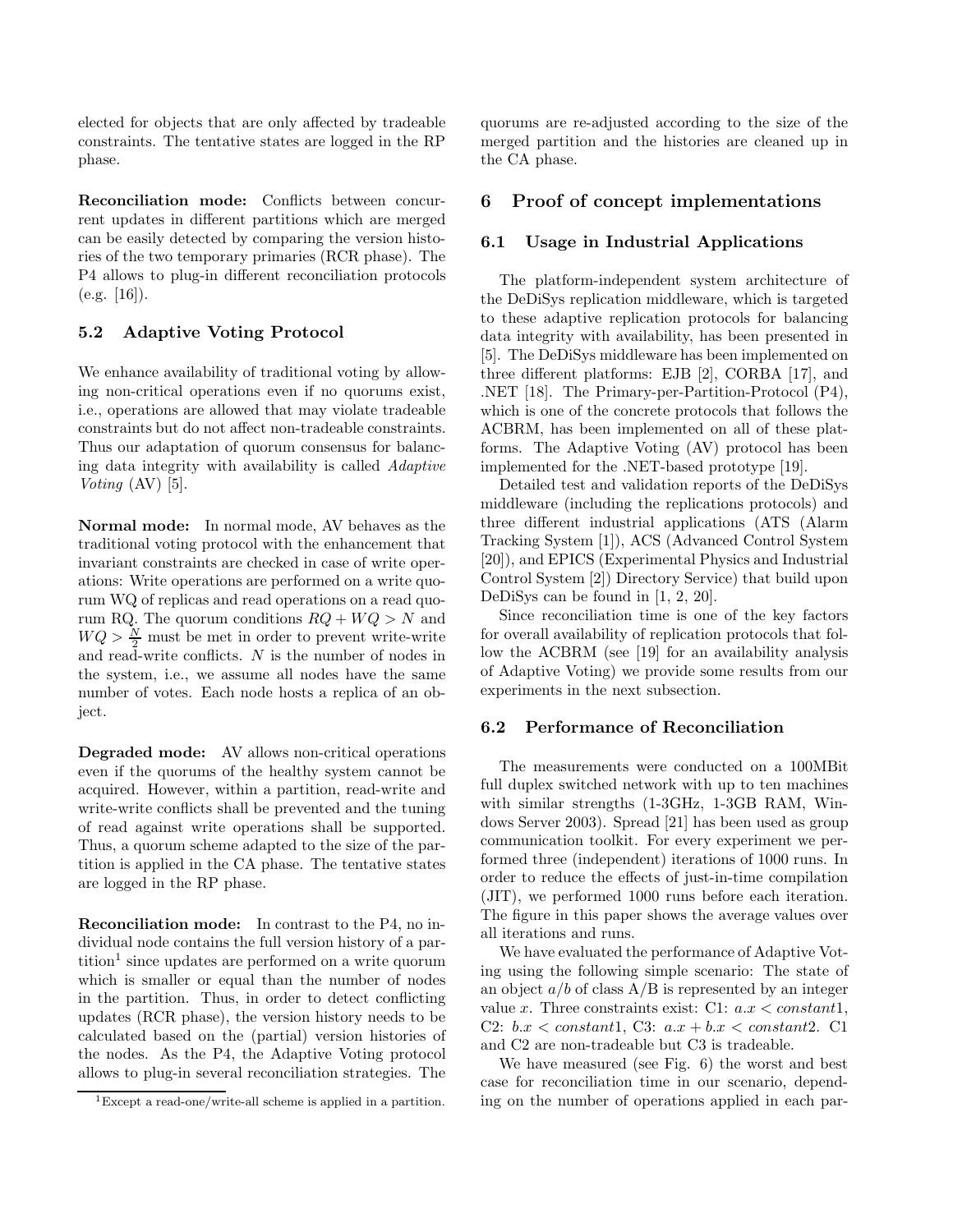tition during degraded mode. Our system splits into two partitions containing three nodes each. A Majority scheme, i.e. Write Quorum = Read Quorum = 2, is applied in both partitions and constraints are enforced within the partitions. Object *a* is updated in partition 1, object *b* is updated in partition 2. The best case for reconciliation is if the two partitions can simply be merged without violating the inter-object constraint. However, if the inter-object constraint cannot be fulfilled by simply merging the partitions, one partition is stepwise rolled back till the constraint is fulfilled in the worst case to the initial state before degradation occurred.



**Figure 6. Example for reconciliation time**

## **7 Related Work**

Trading replica consistency for increased availability has been addressed in distributed object systems as [22, 23, 24]. However, these systems either guarantee strong replica consistency or no replica consistency at all. TACT (Tunable Availability and Consistency Trade-offs) [25] fills the space in between by providing a continuous consistency model based on logical consistency units (*conits*). The consistency level of each conit is defined using three application-independent metrics — numerical error, order error, and staleness. TACT provides a fine-grained trade-off between replica consistency and availability but does not focus on constraint consistency.

While our approach treats disconnected operation as a failure scenario, disconnections are inherent in mobile environments. Thus, different solutions for reconciliation of divergent replicas have been proposed for mobile environments: In Bayou [26], application developers need to define application-specific conflict detection and reconciliation policies. Replica consistency is re-established by an anti-entropy protocol with eventual consistency guarantees. Our approach offers the same flexibility as Bayou but offers pre-defined reconciliation policies in addition. Gray et al. [27] introduced the concept of tentative transactions: Transactions are tentatively committed on replicated data on mobile (disconnected) nodes and later applied at a master copy when the nodes rejoin. If the commit on the master copy fails, the originating node is informed why it failed.

Beside the already mentioned differences to our approach, *all* of the above replication and reconciliation approaches have one commonality: In contrast to our approach, they either do not address constraint consistency explicitly or presume strong data integrity.

## **8 Summary and Conclusion**

We presented the Availability/Consistency Balancing Replication Model (ACBRM), an enhancement of Wiesmann et al's replication model [3] that enables the balancing of data integrity with availability in degraded situations when node and link failures occur. The key idea is to allow non-critical operations in degraded situations in all partitions even if replicas might diverge and data integrity constraints are possibly violated (threatened). We have defined different reconciliation policies in order to re-establish replica and constraint consistency when nodes recover and network partitions rejoin.

The Primary-per-Partition-Protocol [4] and Adaptive Voting [5] are two concrete protocols that follow the ACBRM. The feasibility of our approach has been shown by several prototype implementations  $([28, 19, 17])$ .

#### **9 Acknowledgements**

This work has been partially funded by the European Community under the FP6 IST project DeDiSys (Dependable Distributed Systems, contract number 4152, www.dedisys.org). We thank Norbert Chlaupek for implementation and performance measurements of the Adaptive Voting replication protocol.

## **References**

- [1] H. Kuenig (ed.). FTNS/EJB. Technical Report D3.2.2, DeDiSys Consortium (www.dedisys.org), 2006.
- [2] I. Habjan (ed.). FTNS/.NET. Technical Report D3.3.2, DeDiSys Consortium (www.dedisys.org), 2006.
- [3] M. Wiesmann, F. Pedone, A. Schiper, B. Kemme, and G. Alonso. Understanding replication in databases and distributed systems. In *Proc. of 20th Int. Conf. on Distributed Computing Systems*. IEEE CS, 2000.